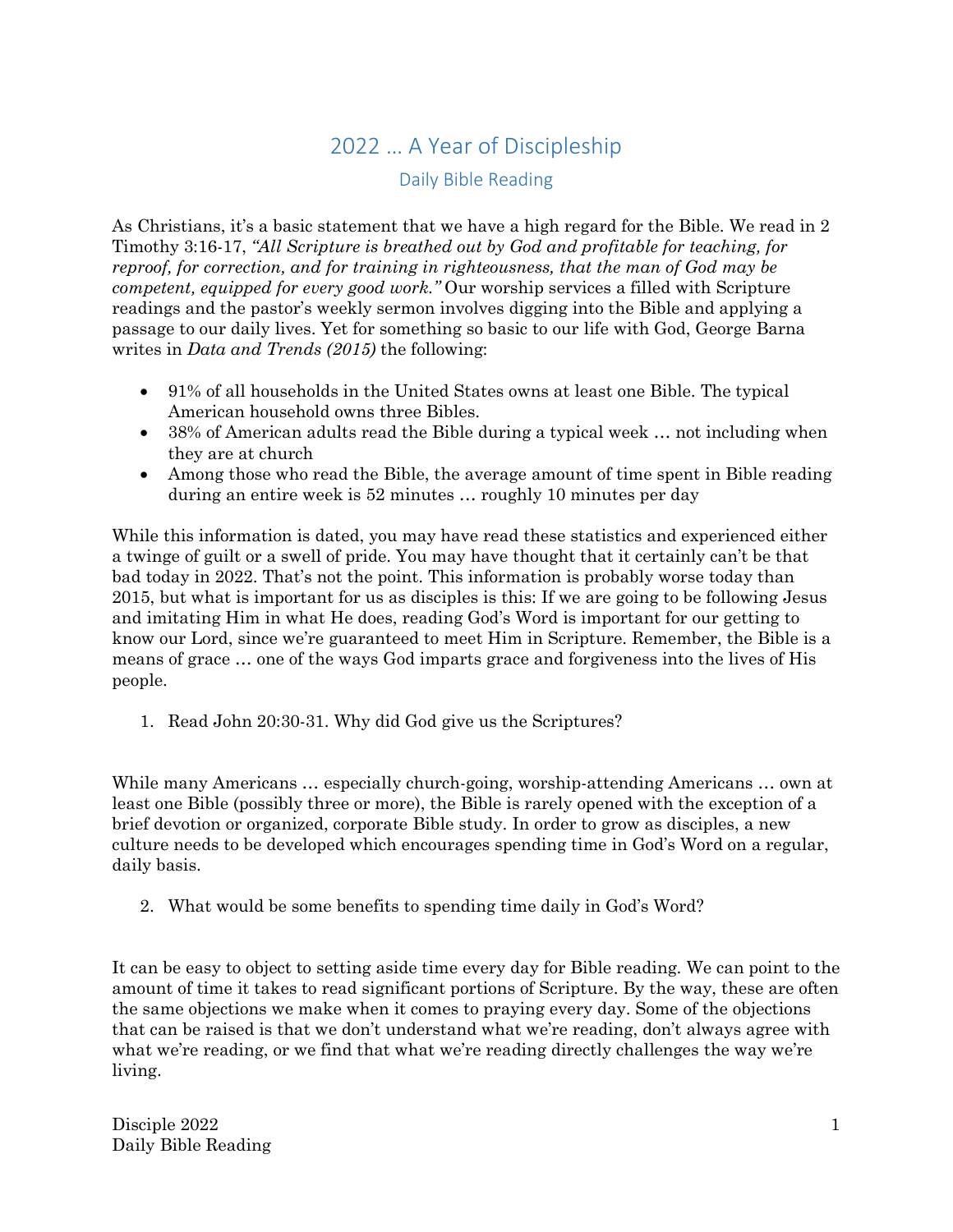The reality is that the Bible is the center of our life together and is foundational to our living as disciples of Jesus. Look at the following passage of Scripture. What do these Words of God teach?

- Exodus 3:14
- $\bullet$  Psalm 19:1
- Deuteronomy 6:4
- Matthew 28:18-20
- Galatians 4:6
- $\bullet$  John 4:24
- Psalm 90:1-2
- Malachi 3:6
- Psalm 139:1-4
- Matthew 19:26
- Jeremiah 23:24
- Isaiah 6:3
- Deuteronomy 32:4
- $\bullet$  2 Timothy 2:13
- Psalm 145:9
- $\bullet$  Exodus 24:6-7
- $\bullet$  1 John 4:8
- 3. Of the above passages listed, do you have a favorite? If so, which one?
- 4. In this brief reading in Scripture of the nature of God, what gives you the most comfort? What gives you the most pause for thought?
- 5. Is there more that you'd like to learn? If so, please let Pastor Paul know for more resources.

One way to dig deep into the Scriptures is to participate in *Lectio Divina* … Divine Reading. Those who have been participating in the Daily Scripture Writing have already been participating in this. *Lectio Divina* utilizes three aspects – *Lectio, Meditatio, Oratio.* For a practice let's use Philippians 4:12-13.

## *Lectio* (reading) … Read Philippians 4:12-13

*<sup>12</sup> I know how to be brought low, and I know how to abound. In any and every circumstance, I have learned the secret of facing plenty and hunger, abundance and need. 13 I can do all things through him who strengthens me.*

*Meditatio* (mediation) ... Think about these words. What is God saying in these words? Look at the context around the passage (at least the sentence before and the sentence after). Does the context help you understand what God is saying? Write down your thoughts, even if they are bullet point notes.

*Oratio* (prayer) ... Pray this passage. How is the Holy Spirit leading your prayers? You can pray either conversationally or through journaling.